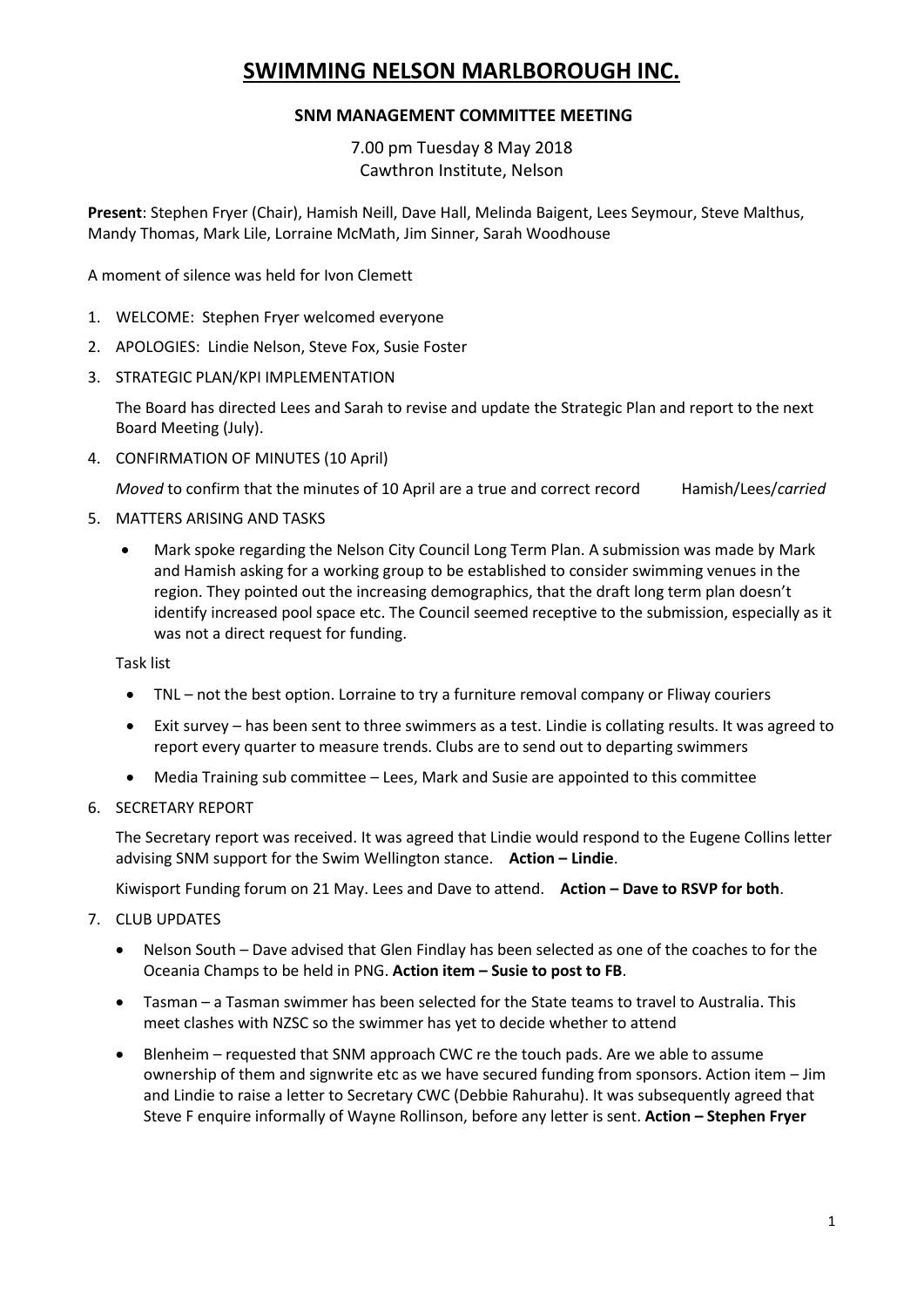### 8. TREASURER REPORT

*Moved* to authorise and approve the following payments:

Insurance for Piccolo scoreboard payable to AMP \$423.79

Jim/Dave/*carried*

#### 9. REGISTRAR REPORT/MEETS MANAGEMENT

- Tasman Secondary Schools meet 64 entries. Should consider limiting the number of events per swimmer as a couple entered all 13 events. Relays – in future should they all be open relays. One special swimmer has entered.
- Ron Clarke is available for SISS so it was moved that he be appointed Meet Director.

Jim/Dave/*Carried*

• SNM SC Champs

The proposed changes and the feedback received was discussed.

*Moved* to retain the current order of events, and approve the Flyer as it stands. It was further moved to appoint Christine Fisk as the Meet Director.

Jim/Mark/*carried*

 Calendar meeting – 10 June, 10 am at the Milton Room, Cawthron Institute. Hamish, Dave, Mark, Steve Malthus, Melinda and Mandy confirmed their attendance.

*Moved* to accept the Registrar's report and approve the listed Nelson Marlborough records:

#### **NZ Age Group Champs 17-21 April 2018**

| 400 Free       | LC | 14   | F | 4:32.94 | Sierra Thomas            | TASNM        |
|----------------|----|------|---|---------|--------------------------|--------------|
| 800 Free       | LC | 14   | F | 9:19.15 | Sierra Thomas            | TASNM        |
| 400 IM         | LC | 14   | F | 5:19.44 | Sierra Thomas            | TASNM        |
| <b>200 Fly</b> | LC | 15   | F | 2:27.65 | Ruby-Lou Stuart          | <b>NLSNM</b> |
| 400 IM         | LC | 15   | F | 5:19.70 | <b>Bree Anderson</b>     | TASNM        |
| 400 IM         | LC | 15   | F | 5:19.70 | Ruby-Lou Stuart          | <b>NLSNM</b> |
| 100 Fly        | LC | 18   | F | 1:07.95 | Clara Foster             | <b>NLSNM</b> |
| 100 Back       | LC | 14   | М | 1:05.05 | Joshua Amyes             | <b>TASNM</b> |
| 200 Back       | LC | 14   | М | 2:21.59 | Joshua Amyes             | TASNM        |
| <b>100 Fly</b> | LC | 14   | M | 1:00.99 | Joshua Amyes             | TASNM        |
| 200 Fly        | LC | 14   | M | 2:20.41 | Joshua Amyes             | <b>TASNM</b> |
| 50 Back        | LC | 17   | М | 28.44   | Matai McGuinniety        | <b>NLSNM</b> |
| 100 Back       | LC | 17   | М | 1:02.45 | <b>Matai McGuinniety</b> | <b>NLSNM</b> |
| 50 Fly         | LC | 17   | М | 25.63   | Matai McGuinniety        | <b>NLSNM</b> |
| 100 Fly        | LC | 17   | М | 57.80   | Matai McGuinniety        | <b>NLSNM</b> |
| 200 Fly        | LC | 17   | М | 2:20.20 | Xavier Anderson          | <b>NLSNM</b> |
| 100 Back       | LC | Open | М | 1:02.45 | Matai McGuinniety        | <b>NLSNM</b> |
| 50 Fly         | LC | Open | Μ | 25.63   | Matai McGuinniety        | <b>NLSNM</b> |
| 100 Fly        | LC | Open | М | 57.80   | Matai McGuinniety        | <b>NLSNM</b> |

Jim/Steve Malthus *carried*

#### 10. PUBLICITY – as per tasks.

11. FUNDING REPORT

Melinda advised that she has applied for lane hire to Air Rescue (not NZ Racing Board), and medals to Pub Charity. Melinda is still considering which organisation to approach for funding for SC.

12. SNZ LIAISON REPORT

Format for Juniors is under discussion – whether to continue with the Zonal approach or not. No other info was available regarding qualifying times, who sets them etc. Jim is to attend the Administrators meeting next week.